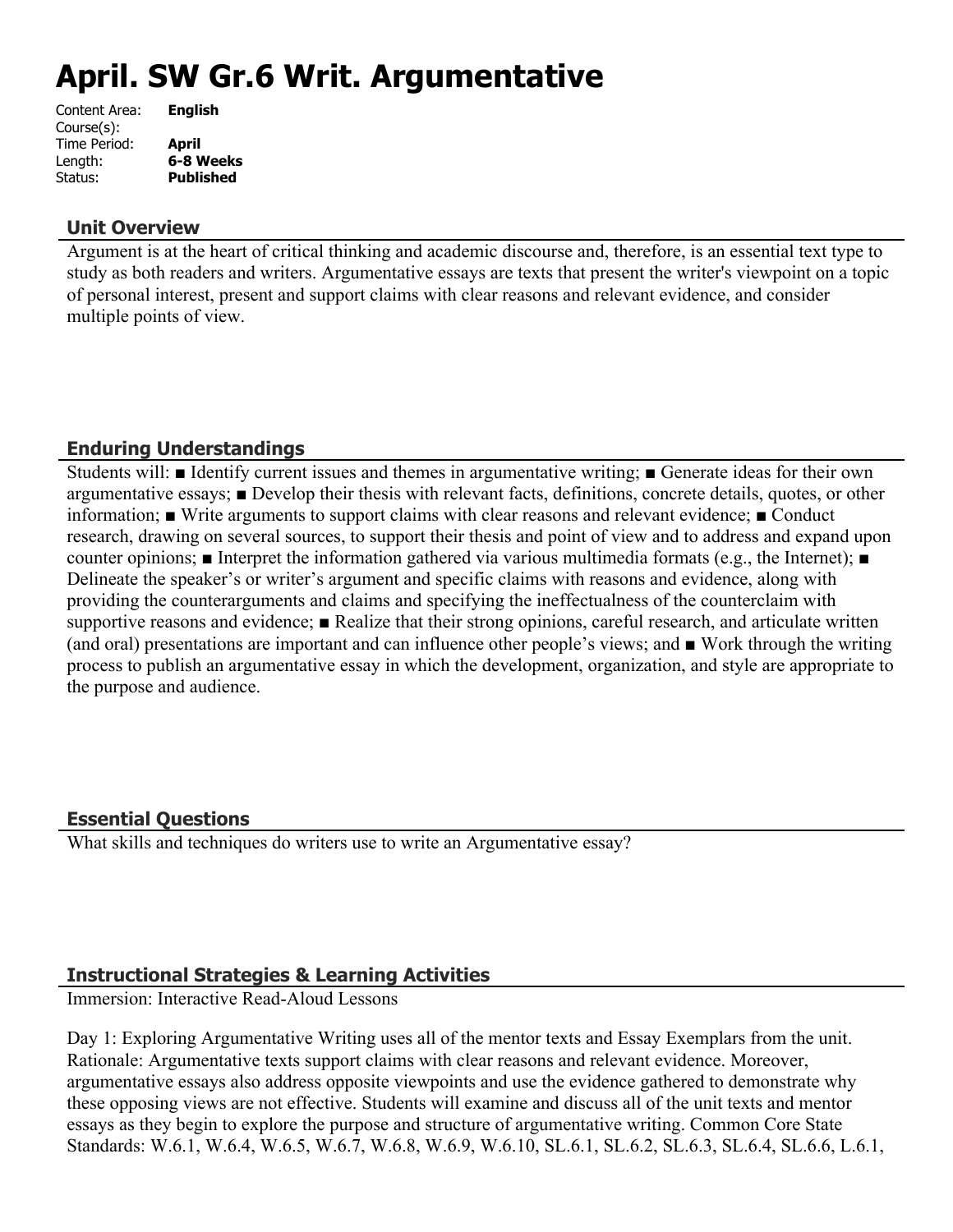Day 2: The Writer's Point of View uses Feathers and Fools by Mem Fox and the Essay Exemplar "Go Outside and Play" by Tom Dawson. Rationale: A thesis statement explicitly summarizes the main point or claim of an essay. However, in literature this main point is often implied. Students will use the story Feathers and Fools by Mem Fox and the Essay Exemplar "Go Outside and Play" by Tom Dawson to identify the thesis statements and supportive evidence that is provided to support the claims. Common Core State Standards: W.6.1, W.6.4, W.6.5, W.6.7, W.6.8, W.6.9, W.6.10, SL.6.1, SL.6.2, SL.6.3, SL.6.4, SL.6.6, L.6.1, L.6.2, L.6.3, L.6.4, L.6.5, L.6.6

Day 3: Writer's Technique uses Voices from the Fields by S. Beth Atkin. Rationale: Writers use various techniques to develop and support their claims. Students will use an essay by S. Beth Atkin in the book Voices from the Fields to discuss how various writing techniques are used to clearly and effectively present the claim and argument. Common Core State Standards: W.6.1, W.6.4, W.6.5, W.6.7, W.6.8, W.6.9, W.6.10, SL.6.1, SL.6.2, SL.6.3, SL.6.4, SL.6.6, L.6.1, L.6.2, L.6.3, L.6.4, L.6.5, L.6.6

Day 4: Wait to Formulate! uses Father Water, Mother Woods by Gary Paulsen. Rationale: To understand the writer's position and form an opinion of his or her own, readers must first read the text in its entirety. Students will listen to the Foreword and "Running the River" in Father Water, Mother Woods by Gary Paulsen. They will analyze the credibility of the sources and how a writer's personal experiences with a topic or issue can provide relevant evidence that validates the author's claim and sways readers. Common Core State Standards: W.6.1, W.6.4, W.6.5, W.6.7, W.6.8, W.6.9, W.6.10, SL.6.1, SL.6.2, SL.6.3, SL.6.4, SL.6.6, L.6.1, L.6.2, L.6.3, L.6.4, L.6.5, L.6.6

Day 5 Strengthen Your Argument uses Teen Ink by Stephanie Meyer (Ed.). Rationale: Essay writers want to engage readers as they build a strong argument. Students will explore how an argumentative essay can use various techniques, such as quotes and descriptive language, to "hook" readers and strengthen the argument. Common Core State Standards: W.6.1, W.6.2, W.6.4, W.6.5, W.6.7, W.6.8, W.6.9, W.6.10, SL.6.1, SL.6.2, SL.6.3, SL.6.4, SL.6.6, L.6.1, L.6.2, L.6.3, L.6.4, L.6.5, L.6.6

Mini-Lessons

Generating Ideas I: Global and Current Events uses all of the mentor texts from the unit, particularly Feathers and Fools by Mem Fox and The Lorax by Dr. Seuss, and other texts about global and current events. Rationale: Essayists explain, explore, and argue ideas on topics that are current and often debatable. Students will begin to generate their own ideas by examining and responding to world issues and current events. Common Core State Standards: W.6.1, W.6.2, W.6.4, W.6.5, W.6.7, W.6.8, W.6.9, W.6.10, SL.6.1, SL.6.2, SL.6.3, SL.6.4, SL.6.6, L.6.1, L.6.2, L.6.3, L.6.4, L.6.6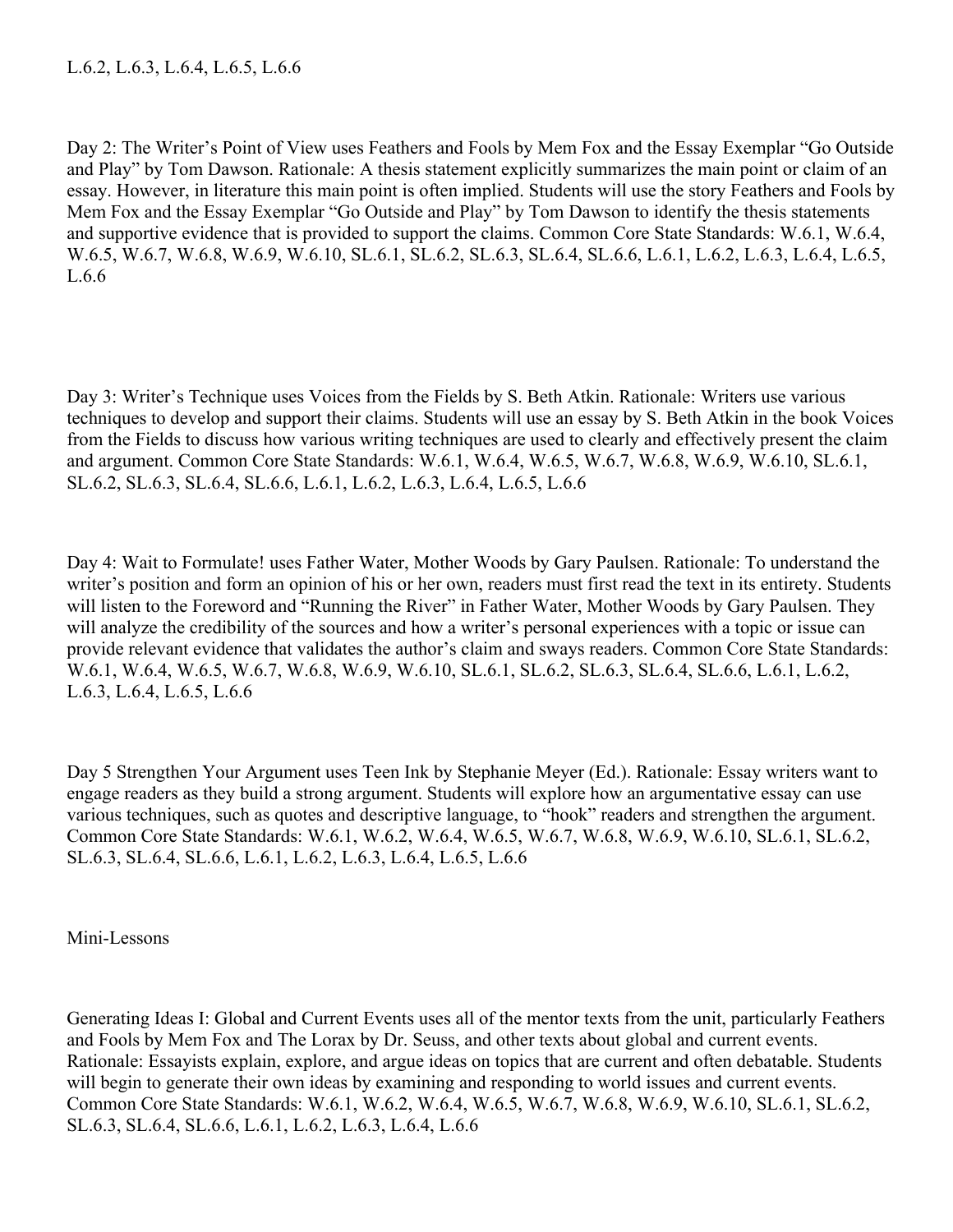Generating Ideas II: Local and School Issues uses an article about a school issue, local newspapers, and school newsletters. Rationale: Responding to local and school issues enables students to write argumentative essays. Students will examine topics and convey ideas about issues that have a direct impact on them. Common Core State Standards: W.6.1, W.6.2, W.6.4, W.6.5, W.6.7, W.6.8, W.6.9, W.6.10, SL.6.1, SL.6.2, SL.6.3, SL.6.4, SL.6.6, L.6.1, L.6.2, L.6.3, L.6.6

Generating Ideas III: Debatable Interests uses the Essay Exemplar "How Not to Panic" by Diana Tien and other nonfiction books and articles. Rationale: Writing about an area of interest or hobby allows writers to express their expertise and opinions about topics they care about. Students will consider topics that are both interesting and debatable as they generate ideas for their essays. Common Core State Standards: W.6.1, W.6.2, W.6.4, W.6.5, W.6.7, W.6.8, W.6.9, W.6.10, SL.6.1, SL.6.2, SL.6.3, SL.6.4, SL.6.6, L.6.1, L.6.2, L.6.3, L.6.4, L.6.6

Selecting: Deciding on an Essay Topic uses all of the mentor texts from the unit. Rationale: Writers often take time to explore different ideas before they select the one they will develop further. Now that your students have explored different ideas for their argumentative essays, it is time for them to select a topic that is important and has an angle or focus that is debatable. Common Core State Standards: W.6.1, W.6.2, W.6.4, W.6.5, W.6.7, W.6.8, W.6.9, W.6.10, SL.6.1, SL.6.2, SL.6.3, SL.6.4, SL.6.6, L.6.1, L.6.2, L.6.3, L.6.6

Collecting I: Gathering Information uses the Essay Exemplar "How Not to Panic" by Diana Tien and students' research. Rationale: Writers must research and gather relevant information to craft effective argumentative essays. They must develop and produce content, often using the Internet, and become experts on a topic before writing an argumentative essay about it. Students will consider various sources and organization tools as they begin to gather research for their argumentative essay topics. Common Core State Standards: W.6.1, W.6.2, W.6.4, W.6.5, W.6.6, W.6.7, W.6.8, W.6.9, W.6.10, SL.6.1, SL.6.2, SL.6.3, SL.6.4, SL.6.6, L.6.1, L.6.2, L.6.3, L.6.4, L.6.5, L.6.6

Collecting II: Both Sides of the Story uses the Essay Exemplar "Confessions of a (Former) Bully" by Connie King and Athletic Shorts: Six Short Stories by Chris Crutcher. Rationale: Writers must understand and weigh the pros and cons of opposing and similar viewpoints before formulating and arguing their point or claim. Students will use the resources and information they have gathered to explore both sides of their claim. Common Core State Standards: W.6.1, W.6.2, W.6.4, W.6.5, W.6.6, W.6.7, W.6.8, W.6.9, W.6.10, SL.6.1, SL.6.2, SL.6.3, SL.6.4, SL.6.6, L.6.1, L.6.2, L.6.3, L.6.4, L.6.5, L.6.6

Collecting III: The Power of Anecdotes uses Teen Ink by Stephanie Meyer (Ed.) and Read All About It! by Jim Trelease (Ed.). Rationale: Argumentative essay writers use precise words and phrases, relevant descriptive details, and sensory language to convey experiences and events. Students will connect current events and issues to their own personal experiences. Common Core State Standards: W.6.1, W.6.3, W.6.4, W.6.5, W.6.7, W.6.8, W.6.9, W.6.10, SL.6.1, SL.6.2, SL.6.3, SL.6.4, SL.6.6, L.6.1, L.6.2, L.6.3, L.6.4, L.6.5, L.6.6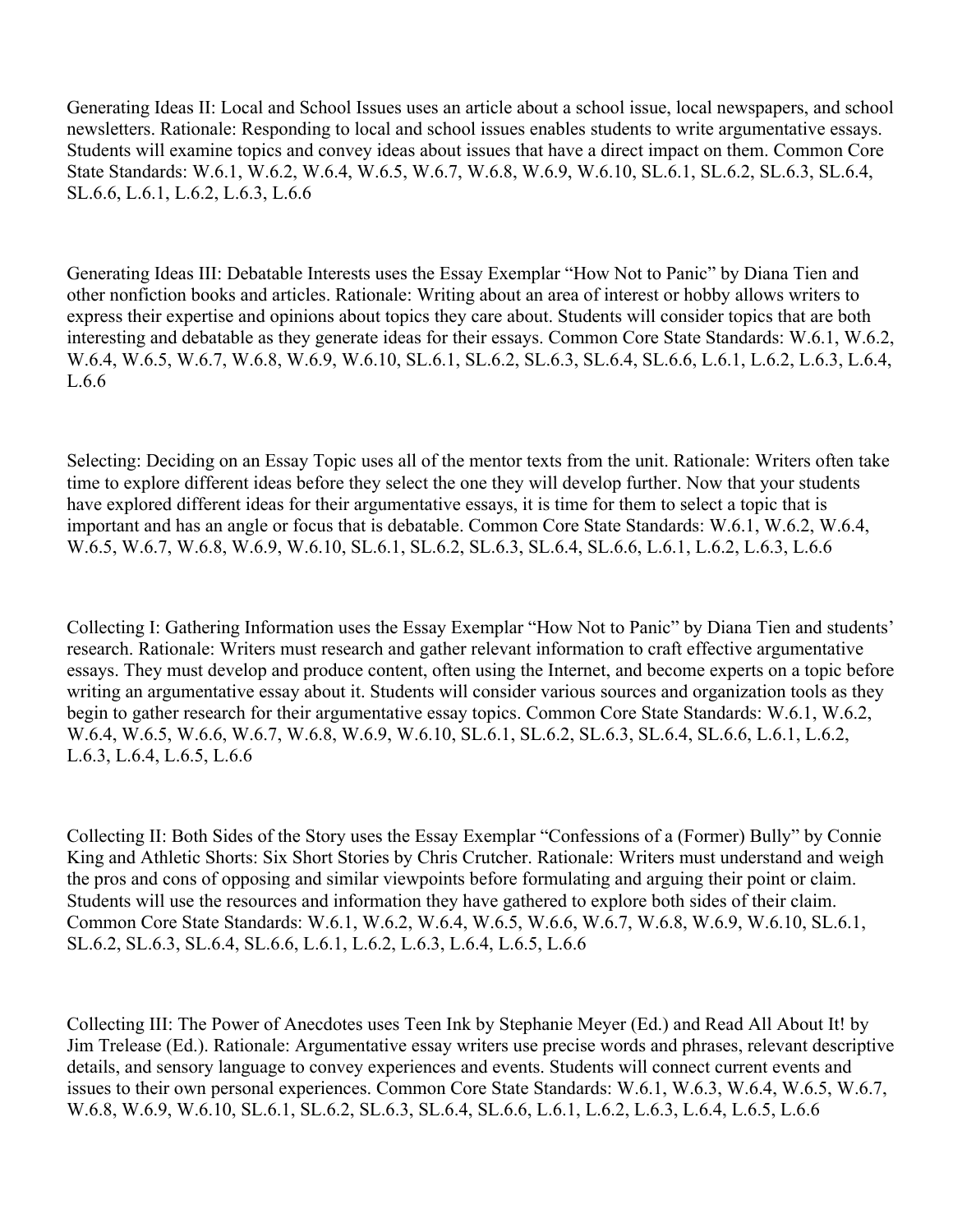Drafting I: The Introduction uses Voices from the Fields by S. Beth Atkin and Father Water, Mother Woods by Gary Paulsen. Rationale: Argumentative essays are developed and organized for clarity. Students will begin drafting by composing an introduction that engages their readers and clearly states the thesis or claim of their essay. Common Core State Standards: W.6.1, W.6.4, W.6.5, W.6.7, W.6.8, W.6.9, W.6.10, SL.6.1, SL.6.2, SL.6.3, SL.6.4, SL.6.6, L.6.1, L.6.2, L.6.3, L.6.4, L.6.6

Drafting II: The Body uses students' drafts. Rationale: The body of an argumentative essay contains clear and coherent evidence in which the development, organization, and writing style support the thesis statement. Students will explore how to prioritize and organize their research to formulate a strong argument within the body of their essays. Common Core State Standards: W.6.1, W.6.4, W.6.5, W.6.7, W.6.8, W.6.9, W.6.10, SL.6.1, SL.6.2, SL.6.3, SL.6.4, SL.6.6, L.6.1, L.6.2, L.6.3, L.6.4, L.6.6

Drafting III: Counterarguments uses the Essay Exemplar "How Not to Panic" by Diana Tien, the Essay Exemplar "Confessions of a (Former) Bully" by Connie King, The Lorax by Dr. Seuss, and students' drafts. Rationale: Argumentative essays include an opposing view. Students will develop their counterarguments as they continue to draft the body paragraphs of their essays. Common Core State Standards: W.6.1, W.6.4, W.6.5, W.6.7, W.6.8, W.6.9, W.6.10, SL.6.1, SL.6.2, SL.6.3, SL.6.4, SL.6.6, L.6.1, L.6.2, L.6.3, L.6.4, L.6.6

Drafting IV: The Conclusion – A Call to Action! uses the Essay Exemplar "Confessions of a (Former) Bully" by Connie King and students' drafts. Rationale: The conclusion is the final opportunity for the essayist to convey his or her opinions to the audience and to do it with conviction. Students will work on creating a powerful conclusion that is clear and concise and that reemphasizes their claim. Common Core State Standards: W.6.1, W.6.4, W.6.5, W.6.7, W.6.8, W.6.9, W.6.10, SL.6.1, SL.6.2, SL.6.3, SL.6.4, SL.6.6, L.6.1, L.6.2, L.6.3, L.6.4, L.6.5, L.6.6

Revising: Thinking About Your Audience uses "Goin' Fishin'" from Athletic Shorts by Chris Crutcher, Voices from the Fields by S. Beth Atkin, and students' drafts. Rationale: Writers think about their intended audience when revising. Students will use precise words and phrases to convey relevant information and experiences in order to persuade their intended audience. Common Core State Standards: W.6.1, W.6.2, W.6.4, W.6.5, W.6.6, W.6.7, W.6.8, W.6.9, W.6.10, SL.6.1, SL.6.2, SL.6.3, SL.6.4, SL.6.6, L.6.1, L.6.2, L.6.3, L.6.4, L.6.5, L.6.6

Editing I: Citing Sources uses Teen Ink by Stephanie Meyer (Ed.) and students' research notes and drafts. Rationale: Editors need to ensure that the references used to support the author's claim and develop the argument have been cited. Students will learn how to cite their references and sources accurately. Common Core State Standards: W.6.1, W.6.2, W.6.4, W.6.5, W.6.6, W.6.7, W.6.8, W.6.9, W.6.10, SL.6.1, SL.6.2, SL.6.3, SL.6.4, SL.6.6, L.6.1, L.6.2, L.6.3, L.6.4, L.6.6

Editing II: Punctuating Quotations uses Read All About It! by Jim Trelease (Ed.) and students' drafts.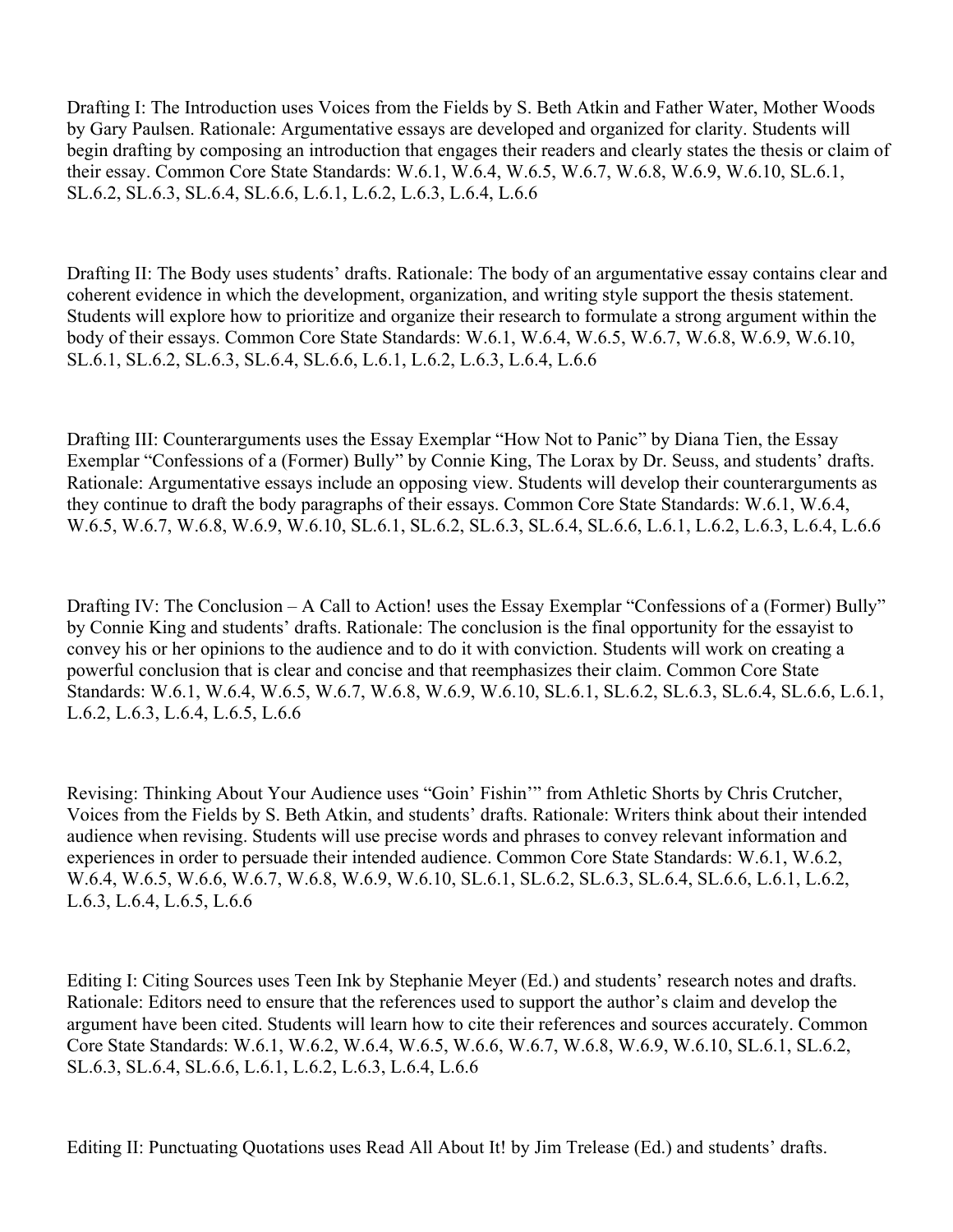Rationale: In an argumentative essay, writers often quote information from articles and people that help support their views. Students will demonstrate command of the conventions of standard English by using punctuation correctly when quoting information. Common Core State Standards: W.6.1, W.6.4, W.6.5, W.6.7, W.6.8, W.6.9, W.6.10, SL.6.1, SL.6.2, SL.6.3, SL.6.4, SL.6.6, L.6.1, L.6.2, L.6.3, L.6.4, L.6.6

Editing III: The Final Edit uses students' drafts. Rationale: Writers edit their work to prepare for publication. Students will utilize editing practices and tools such as peer editing, an editing checklist, and a proofreading guide. Common Core State Standards: W.6.1, W.6.4, W.6.5, W.6.6, W.6.7, W.6.8, W.6.9, W.6.10, SL.6.1, SL.6.2, SL.6.3, SL.6.4, SL.6.6, L.6.1, L.6.2, L.6.3, L.6.4, L.6.6

Publishing I: The Final Touches uses Voices from the Fields by S. Beth Atkin, Read All About It! by Jim Trelease (Ed.), Teen Ink by Stephanie Meyer (Ed.), the Essay Exemplars, and student's final essays. Rationale: Crafting a powerful title is part of publishing a piece that will be presented to an audience of readers. Students will craft an enticing title, considering their purpose and audience. Common Core State Standards: W.6.1, W.6.4, W.6.5, W.6.6, W.6.7, W.6.8, W.6.9, W.6.10, SL.6.1, SL.6.2, SL.6.3, SL.6.4, SL.6.5, SL.6.6, L.6.1, L.6.2, L.6.3, L.6.6

Publishing II: The Celebration uses all of the mentor texts and essays from the unit and students' final essays. Rationale: Celebrating students' published essays is an important final step in the writing process. Students will present argumentative essays as part of a writing community and so that their listeners can follow the line of reasoning and the organization of their ideas. Common Core State Standards: W.6.1, W.6.4, W.6.5, W.6.7, W.6.8, W.6.9, W.6.10, SL.6.1, SL.6.2, SL.6.3, SL.6.4, SL.6.5, SL.6.6, L.6.1, L.6.2, L.6.3, L.6.6

# **Integration of Career Readiness, Life Literacies and Key Skills**

| TECH.9.4.8.CI.4       | Explore the role of creativity and innovation in career pathways and industries.                                                                                                                                                                                   |
|-----------------------|--------------------------------------------------------------------------------------------------------------------------------------------------------------------------------------------------------------------------------------------------------------------|
| TECH.9.4.8.DC         | Digital Citizenship                                                                                                                                                                                                                                                |
| TECH.9.4.8.CT.1       | Evaluate diverse solutions proposed by a variety of individuals, organizations, and/or<br>agencies to a local or global problem, such as climate change, and use critical thinking<br>skills to predict which one(s) are likely to be effective (e.g., MS-ETS1-2). |
|                       | Gathering and evaluating knowledge and information from a variety of sources, including<br>global perspectives, fosters creativity and innovative thinking.                                                                                                        |
| <b>TECH.9.4.8.GCA</b> | <b>Global and Cultural Awareness</b>                                                                                                                                                                                                                               |
| TECH.9.4.8.CT.2       | Develop multiple solutions to a problem and evaluate short- and long-term effects to<br>determine the most plausible option (e.g., MS-ETS1-4, 6.1.8. Civics DP.1).                                                                                                 |
|                       | Multiple solutions often exist to solve a problem.                                                                                                                                                                                                                 |
| <b>TECH.9.4.8.IML</b> | Information and Media Literacy                                                                                                                                                                                                                                     |
| TECH.9.4.8.DC.4       | Explain how information shared digitally is public and can be searched, copied, and<br>potentially seen by public audiences.                                                                                                                                       |
| WRK.9.2.8.CAP.3       | Explain how career choices, educational choices, skills, economic conditions, and personal                                                                                                                                                                         |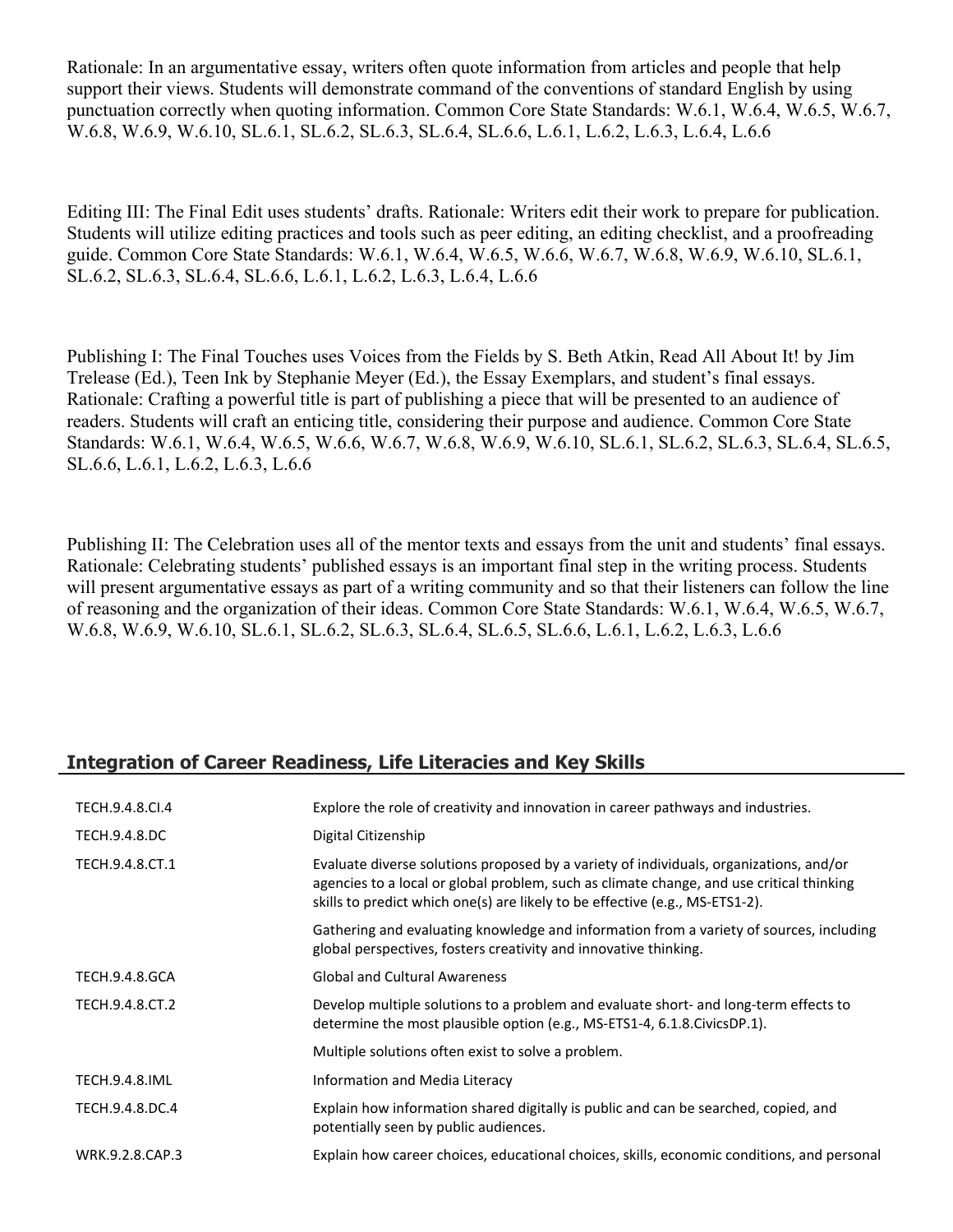|                      | behavior affect income.                                                                                                                                                                                                                                                          |
|----------------------|----------------------------------------------------------------------------------------------------------------------------------------------------------------------------------------------------------------------------------------------------------------------------------|
| TECH.9.4.8.CT.3      | Compare past problem-solving solutions to local, national, or global issues and analyze the<br>factors that led to a positive or negative outcome.                                                                                                                               |
| <b>TECH.9.4.8.CI</b> | Creativity and Innovation                                                                                                                                                                                                                                                        |
| TECH.9.4.8.IML.1     | Critically curate multiple resources to assess the credibility of sources when searching for<br>information.                                                                                                                                                                     |
| TECH.9.4.8.DC.5      | Manage digital identity and practice positive online behavior to avoid inappropriate forms<br>of self-disclosure.                                                                                                                                                                |
| <b>TECH.9.4.8.CT</b> | <b>Critical Thinking and Problem-solving</b>                                                                                                                                                                                                                                     |
| TECH.9.4.8.Cl.3      | Examine challenges that may exist in the adoption of new ideas (e.g., 2.1.8.SSH,<br>6.1.8. Civics PD. 2).                                                                                                                                                                        |
| TECH.9.4.8.IML.2     | Identify specific examples of distortion, exaggeration, or misrepresentation of<br>information.                                                                                                                                                                                  |
| TECH.9.4.8.GCA.1     | Model how to navigate cultural differences with sensitivity and respect (e.g., 1.5.8.C1a).                                                                                                                                                                                       |
|                      | Detailed examples exist to illustrate crediting others when incorporating their digital<br>artifacts in one's own work.                                                                                                                                                          |
|                      | An essential aspect of problem solving is being able to self-reflect on why possible<br>solutions for solving problems were or were not successful.                                                                                                                              |
| TECH.9.4.8.DC.2      | Provide appropriate citation and attribution elements when creating media products (e.g.,<br>$W.6.8$ ).                                                                                                                                                                          |
| TECH.9.4.8.DC.1      | Analyze the resource citations in online materials for proper use.                                                                                                                                                                                                               |
| TECH.9.4.8.DC.6      | Analyze online information to distinguish whether it is helpful or harmful to reputation.                                                                                                                                                                                        |
| WRK.9.2.8.CAP.4      | Explain how an individual's online behavior (e.g., social networking, photo exchanges,<br>video postings) may impact opportunities for employment or advancement.                                                                                                                |
| TECH.9.4.8.Cl.1      | Assess data gathered on varying perspectives on causes of climate change (e.g., cross-<br>cultural, gender-specific, generational), and determine how the data can best be used to<br>design multiple potential solutions (e.g., RI.7.9, 6.SP.B.5, 7.1.NH.IPERS.6, 8.2.8.ETW.4). |

#### **Technology And Design Integration**

Students will interact with the lesson through the Smartboard. Students will generate publishable writing pieces throughout the unit.

| CS.6-8.8.1.8.IC.1 | Compare the trade-offs associated with computing technologies that affect individual's<br>everyday activities and career options.                                                     |
|-------------------|---------------------------------------------------------------------------------------------------------------------------------------------------------------------------------------|
| CS.6-8.8.1.8.IC.2 | Describe issues of bias and accessibility in the design of existing technologies.                                                                                                     |
|                   | Advancements in computing technology can change individuals' behaviors. Society is faced<br>with trade-offs due to the increasing globalization and automation that computing brings. |
| $CS.6-8.1C$       | Impacts of Computing                                                                                                                                                                  |

## **Interdisciplinary Connections**

Various disciplines will be explored through group texts and individual leveled, choice texts.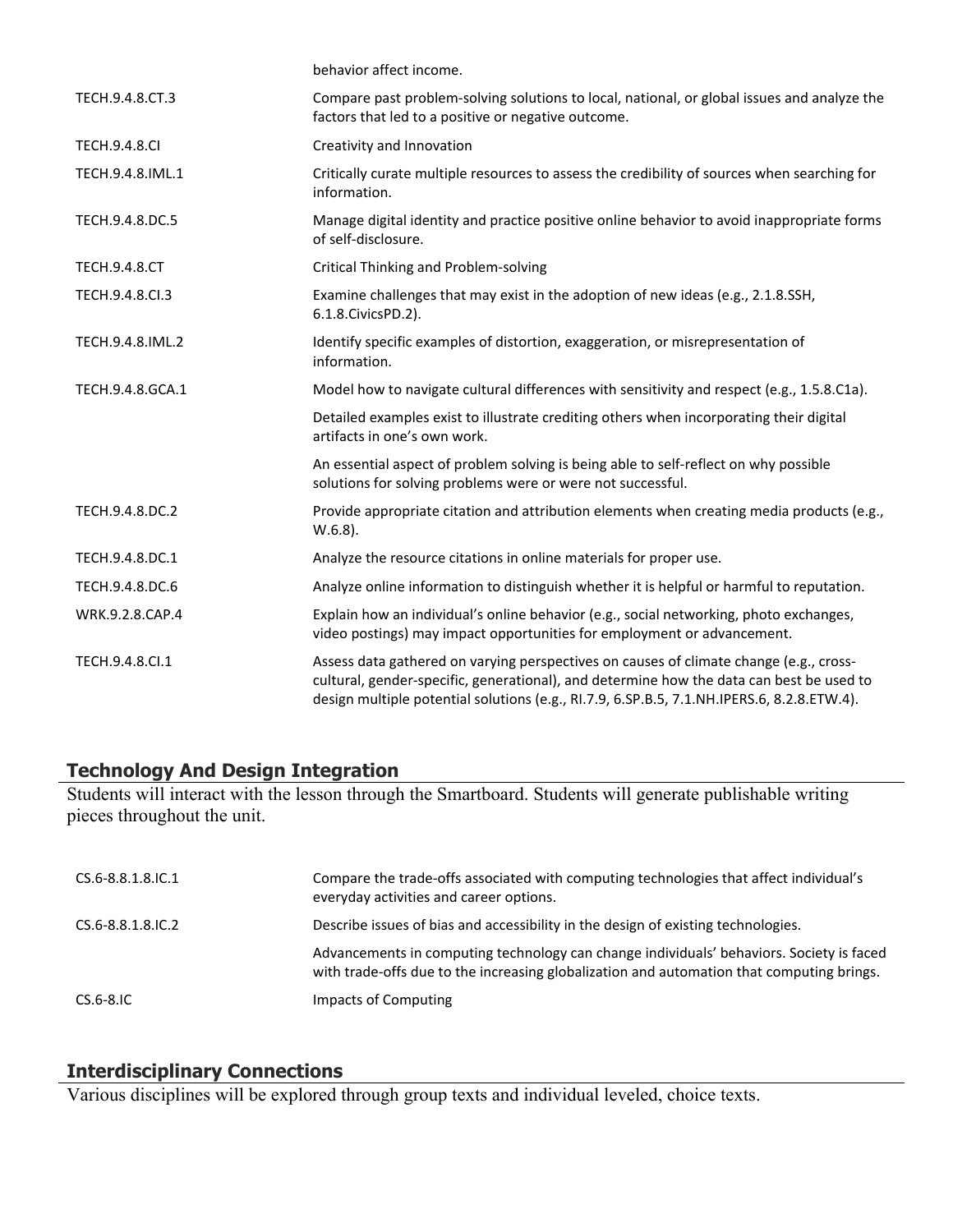## **Differentiation**

- Understand that gifted students, just like all students, come to school to learn and be challenged.
- Pre-assess your students. Find out their areas of strength as well as those areas you may need to address before students move on.
- Consider grouping gifted students together for at least part of the school day.
- Plan for differentiation. Consider pre-assessments, extension activities, and compacting the curriculum.
- Use phrases like "You've shown you don't need more practice" or "You need more practice" instead of words like "qualify" or "eligible" when referring to extension work.
- Encourage high-ability students to take on challenges. Because they're often used to getting good grades, gifted students may be risk averse.
- **Definitions of Differentiation Components**:
	- o Content the specific information that is to be taught in the lesson/unit/course of instruction.
	- o Process how the student will acquire the content information.
	- o Product how the student will demonstrate understanding of the content.
	- o Learning Environment the environment where learning is taking place including physical location and/or student grouping

#### **Differentiation occurring in this unit:**

Students will have access to leveled libraries of a variety of texts and be able to choose based on interest.

## **Modifications & Accommodations**

Refer to QSAC EXCEL SMALL SPED ACCOMMOCATIONS spreadsheet in this discipline.

#### **Modifications and Accommodations used in this unit:**

IEP and 504 accommodations will be utilized.

#### **Benchmark Assessments**

 $\bullet$ 

**Benchmark Assessments** are given periodically (e.g., at the end of every quarter or as frequently as once per month) throughout a school year to establish baseline achievement data and measure progress toward a standard or set of academic standards and goals.

#### **Schoolwide Benchmark assessments:**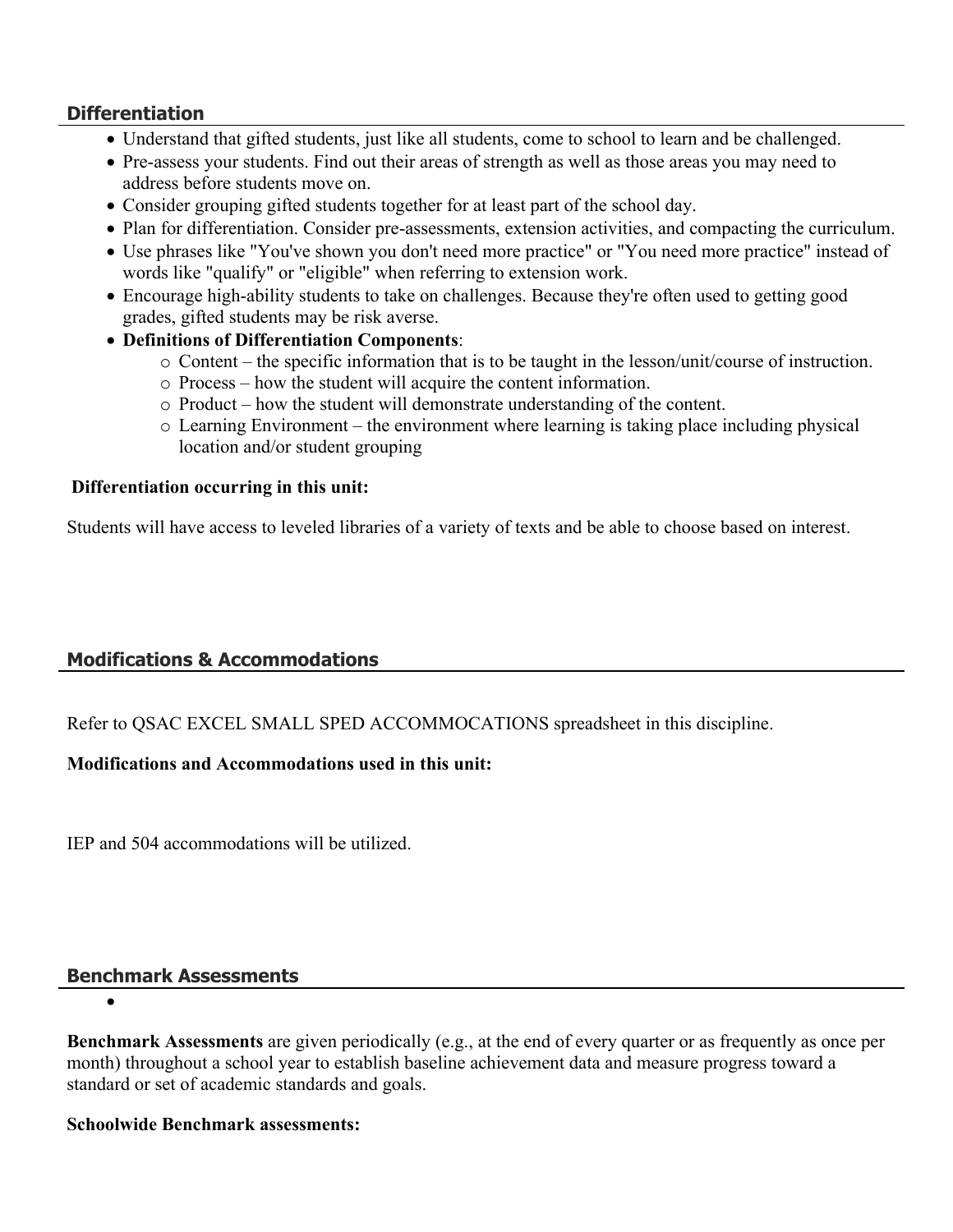Aimsweb benchmarks 3X a year

Linkit Benchmarks 3X a year

#### **Additional Benchmarks used in this unit:**

DRA

Aimsweb

## **Formative Assessments**

Assessment allows both instructor and student to monitor progress towards achieving learning objectives, and can be approached in a variety of ways. **Formative assessment** refers to tools that identify misconceptions, struggles, and learning gaps along the way and assess how to close those gaps. It includes effective tools for helping to shape learning, and can even bolster students' abilities to take ownership of their learning when they understand that the goal is to improve learning, not apply final marks (Trumbull and Lash, 2013). It can include students assessing themselves, peers, or even the instructor, through writing, quizzes, conversation, and more. In short, formative assessment occurs throughout a class or course, and seeks to improve student achievement of learning objectives through approaches that can support specific student needs (Theal and Franklin, 2010, p. 151).

#### **Formative Assessments used in this unit:**

**Discussion** 

Teacher observation

worksheets

projects

teacher made tests

#### **Summative Assessments**

**Summative assessments** evaluate student learning, knowledge, proficiency, or success at the conclusion of an instructional period, like a unit, course, or program. Summative assessments are almost always formally graded and often heavily weighted (though they do not need to be). Summative assessment can be used to great effect in conjunction and alignment with formative assessment, and instructors can consider a variety of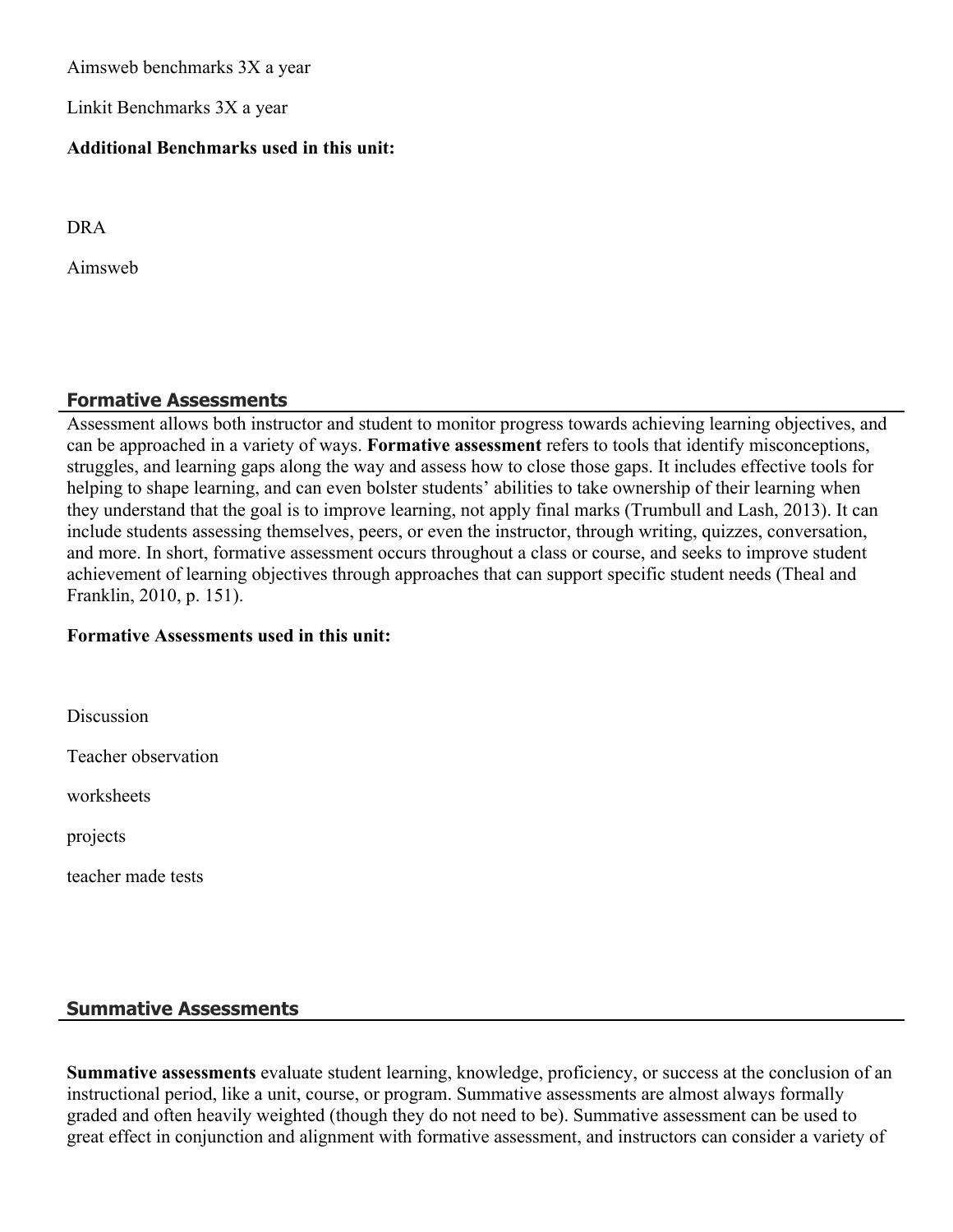ways to combine these approaches.

#### **Summative assessments for this unit:**

Unit assessments

Student Self-Reflection uses a self-reflection questionnaire. Rationale: Reflection is necessary in order for students to grow as writers. Students will reflect on their strengths and weaknesses and set goals for future writing projects.

## **Instructional Materials**

Instructional material with the Schoolwide, Inc. unit,

#### Mentor texts

 Athletic Shorts: Six Short Stories by Chris Crutcher Father Water, Mother Woods by Gary Paulsen Feathers and Fools by Mem Fox The Lorax by Dr. Seuss Read All About It! by Jim Trelease (Ed.) Teen Ink: What Matters by Stephanie Meyer (Ed.) Voices from the Fields by S. Beth Atkin Essay Exemplars "Confessions of a (Former) Bully" by Connie King "Go Outside and Play" by Tom Dawson "How Not to Panic" by Diana Tien

| <b>Standards</b> |                                                                                                                                                                                                                                      |
|------------------|--------------------------------------------------------------------------------------------------------------------------------------------------------------------------------------------------------------------------------------|
| LA.SL.6.6        | Adapt speech to a variety of contexts and tasks, demonstrating command of formal<br>English when indicated or appropriate.                                                                                                           |
| LA.L.6.6         | Acquire and use accurately grade-appropriate general academic and domain-specific<br>words and phrases; gather vocabulary knowledge when considering a word or phrase<br>important to comprehension or expression.                   |
| LA.L.6.1         | Demonstrate command of the conventions of standard English grammar and usage when<br>writing or speaking.                                                                                                                            |
| LA.W.6.1         | Write arguments to support claims with clear reasons and relevant evidence.                                                                                                                                                          |
| LA.W.6.4         | Produce clear and coherent writing in which the development, organization, voice and<br>style are appropriate to task, purpose, and audience. (Grade-specific expectations for<br>writing types are defined in standards 1-3 above.) |
| LA.W.6.5         | With some guidance and support from peers and adults, develop and strengthen writing<br>as needed by planning, revising, editing, rewriting, or trying a new approach.                                                               |
| LA.W.6.3         | Write narratives to develop real or imagined experiences or events using effective<br>technique, relevant descriptive details, and well-structured event sequences.                                                                  |
| LA.L.6.2         | Demonstrate command of the conventions of standard English capitalization, punctuation,<br>and spelling when writing.                                                                                                                |